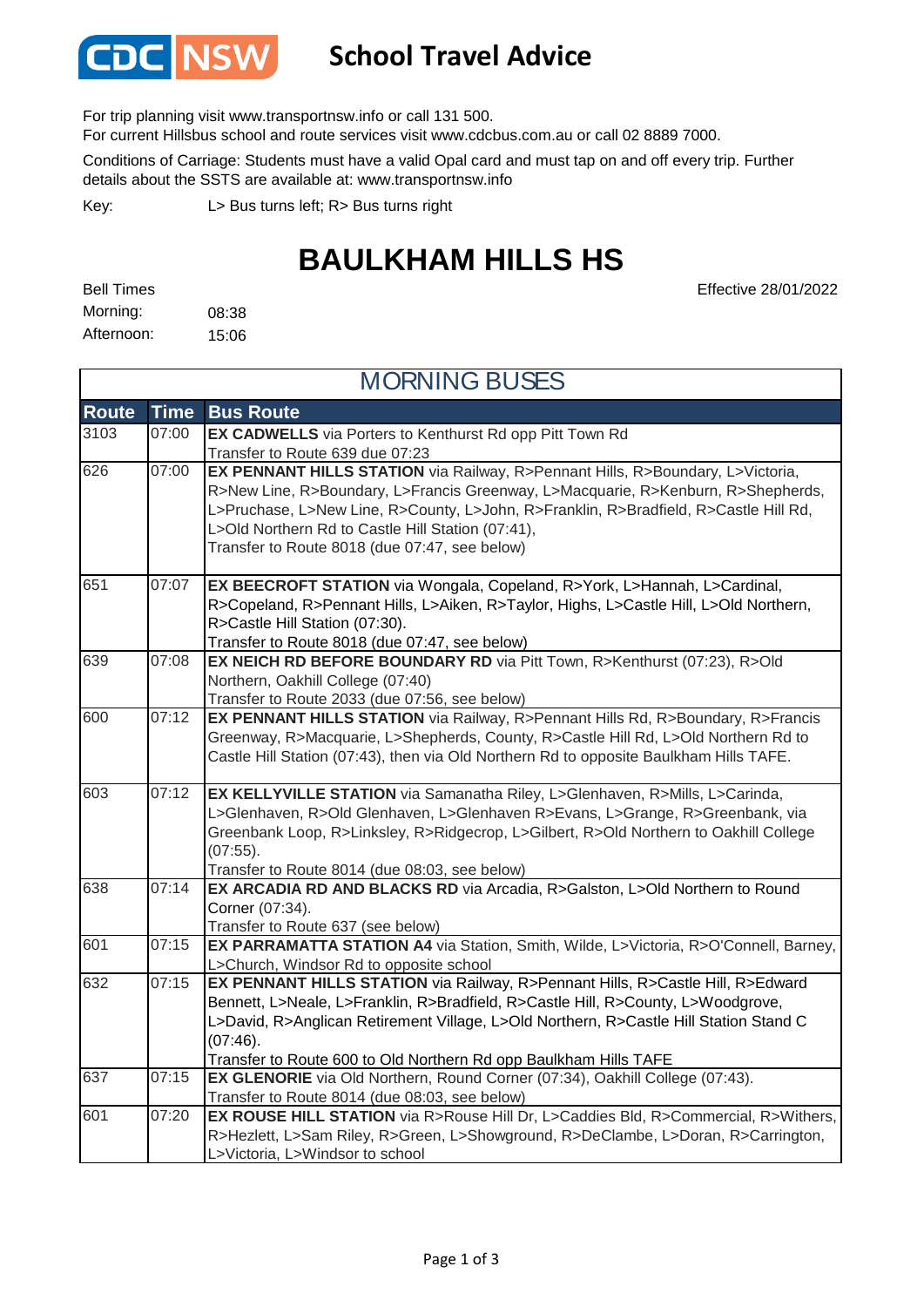# **CDC** NSW School Travel Advice

| <b>Route</b> | <b>Time</b> | <b>Bus Route</b>                                                                                                                                    |
|--------------|-------------|-----------------------------------------------------------------------------------------------------------------------------------------------------|
| 2098         | 07:20       | EX CNR GREEN RD & WRIGHTS RD via Green L>Samantha Riley, R>Foxall, L>Withers,                                                                       |
|              |             | R>Hezlett, R>Samantha Riley, L>Windsor Rd, R>Barina Downs, L>Mackillop, L>Chapel,                                                                   |
|              |             | R>St Michaels, L>Merindah, R>Windsor to Baulkham Hills HS                                                                                           |
| 608          | 07:21       | EX WINDSOR STATION via Windsor Rd, McGraths Hill (07:28), L>Tway to Rouse Hill                                                                      |
|              |             | Station (07:46).                                                                                                                                    |
|              |             | Transfer to Sydney Metro to Castle Hill Station                                                                                                     |
| 615X         | 07:29       | EX STRINGER RD AFTER TIMBARRA AVE via Route 615X to Windsor Rd opposite                                                                             |
|              |             | Coronation Rd.                                                                                                                                      |
| 601          | 07:30       | EX PARRAMATTA STATION A4 via Station, Smith, Wilde, L>Victoria, R>O'Connell, Barney,                                                                |
|              |             | L>Church, Windsor Rd to opposite school                                                                                                             |
| 8009         | 07:30       | EX SEVEN HILLS STATION STAND A via Prospect Hwy, Seven Hills Rd to Merindah Rd,                                                                     |
|              |             | then express to school                                                                                                                              |
| 8018         | 07:30       | EX KNIGHTSBRIDGE SHOPS via Ridgecrop (complete circuit), R>Gilbert, L>Tuckwell,                                                                     |
|              |             | R>Old Castle Hill, L>McMullen, R>Old Northern, R>Castle Hill Station Stand C (07:47),                                                               |
|              |             | L>Crane, R>Terminus, Cecil, L>Old Northern, R>Parsonage, L>Marie, L>Excelsior,                                                                      |
|              |             | R>Roxborough Pk, L>Windsor Rd to school                                                                                                             |
| 2004         | 07:31       | EX MODEL FARMS RD OPPOSITE WLLMOTT AVE via Model Farms Rd, L>Asquith,                                                                               |
|              |             | L>Junction, R>Watkins, R>Cropley, R>Seven Hills Rd, L>Jasper, L>Glanmire, R>Merindah,                                                               |
| 2007         | 07:34       | R>Windsor Rd to school<br>EX CHURCHILL DR AFTER WINDSOR RD via Churchill, Caroline Chisholm, L>Voltaire,                                            |
|              |             | R>Lanhams, L>Oakes, L>Barnetts, L>Reillys, Willmott, R>Model Farms, L>Asquith,                                                                      |
|              |             | L>Junction, R>Caroline Chisholm, R>Langdon, R>Gooden, R>Baulkham Hills Rd, R>Seven                                                                  |
|              |             | Hills Rd, L>Jasper, R>Palace, R>Windsor Rd to school                                                                                                |
|              |             |                                                                                                                                                     |
| 2032         | 07:35       | EXFREEMAN ST AFTER LUCAS RD via Freeman, L>Northcott, L>Turner, R>Garden,                                                                           |
|              |             | R>Vardys, L>Capricorn, L>Parkinson, L>Sutherland, R>Keppel, L>Isaac Smith,                                                                          |
|              |             | R>Ravenhill, R>James Cook, L>Whitby, R>Joseph Banks, L>Seven Hills Rd, R>Old                                                                        |
|              |             | Windsor Rd, L>Gibbon, L>Langdon, R>Gooden, R>Baulkham Hills Rd, R>Seven Hills Rd,                                                                   |
|              |             | L>Jasper, R>Coronation, L>Windsor Rd to school                                                                                                      |
| 633          | 07:37       | EX PENNANT HILLS STATION via Railway, R>Pennant Hills Rd, R>Boundary, L>Victoria,                                                                   |
|              |             | L>New Line, R>Castle Hill Rd, R>Franklin, L>Bradfield, R>Castle Hill Rd, L>Old Northern Rd                                                          |
|              |             | to Castle Hill Station.                                                                                                                             |
| 2012         | 07:38       | Transfer to Route 600 to Old Northern Rd opp Baulkham Hills TAFE<br>EX SEVEN HILLS STATION via Terminus, L>Prospect Hwy, Seven Hills Rd, L>Merindah |
|              |             | Rd, R>Windsor Rd to school                                                                                                                          |
| 601          | 07:45       | EX PARRAMATTA STATION A4 via Station, Smith, Wilde, L>Victoria, R>O'Connell, Barney,                                                                |
|              |             | L>Church, Windsor Rd to opposite school                                                                                                             |
| 2101         | 07:50       | EX PARRAMATTA STATION A4 EXPRESS TO SCHOOL                                                                                                          |
| 2033         | 07:56       | EX OAKHILL COLLEGE via L>Old Northern, R>Castle Hill Station Stand C (08:04),                                                                       |
|              |             | L>Crane, R>Terminus, Cecil, L>Old Northern, R>Parsonage, L>Marie, L>Excelsior,                                                                      |
|              |             | R>Roxborough Pk, L>Windsor to school                                                                                                                |
| 2073         | 07:56       | EX NORBRIK T-WAY via T-way, R>Celebration, R>Brighton, R>Edgewater, Westwood,                                                                       |
|              |             | L>Bella Vista, R>Bella Vista, R>Reston, R>Barina Downs, R>Mackillop, L>Chapel,                                                                      |
|              |             | L>Merindah, R>Windsor to school                                                                                                                     |
| 3014         | 07:57       | EX EPPING STATION BEECROFT RD STAND F express to Windsor Rd School Bus Bay                                                                          |
|              |             |                                                                                                                                                     |
| 2020         | 08:02       | EX SEVEN HILLS RD AFTER ASTORIA PARK RD via Seven Hills, R>Merindah,                                                                                |
|              |             | R>Glanmire, R>Jasper to Palace Rd then express to opposite school                                                                                   |
| 3013         | 08:02       | EX EPPING STATION BEECROFT RD STAND F express to Windsor Rd School Bus Bay                                                                          |
| 8014         | 08:03       | EX OAKHILL COLLEGE via Old Castle Hill, L>(2nd) First Farm, R>Lynstock, R>Old Castle                                                                |
|              |             | Hill, L>Tuckwell, L>Britannia, R>Bounty, L>Tuckwell, L>Gilbert, L>Showground,                                                                       |
|              |             | R>Carrington, L>Middleton, L>Parsonage, R>Coolong, L>Kerrs, R>Marie (08:19),                                                                        |
|              |             | L>Excelsior, R>Roxborough Pk, L>Windsor Rd to school                                                                                                |

### AFTERNOON BUSES

### **Route Time Bus Route**